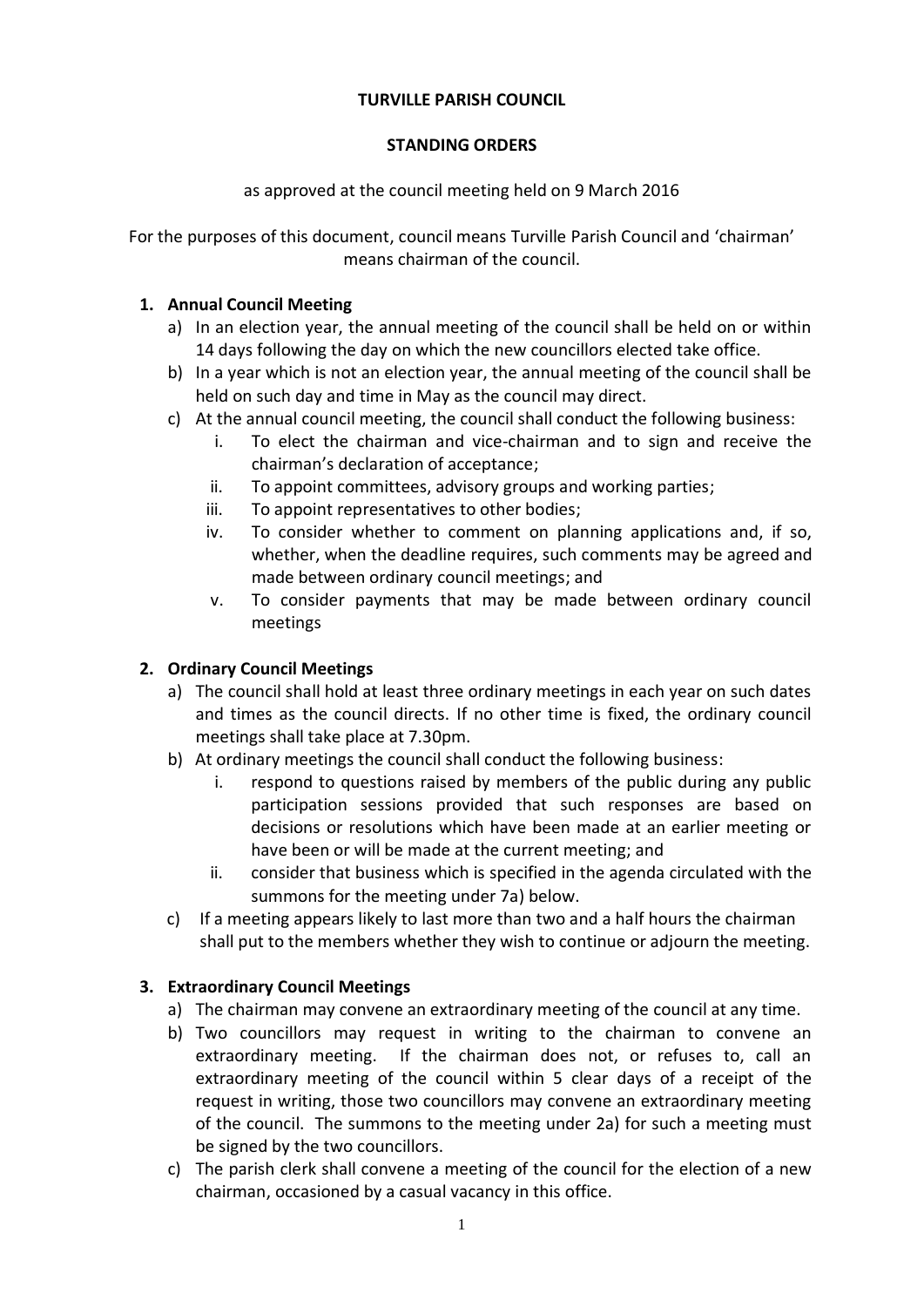### **4. Venues for Council Meetings**

- a) The council shall use its best endeavours to ensure that annual and ordinary meetings are held alternatively in Northend and Turville.
- b) Council meetings shall not take place in premises, which at the time of the meeting, are used for the supply of alcohol unless no other premises are available free of charge or at a reasonable cost. When it is necessary to hold a meeting in such premises, alcohol shall not be supplied, taken into, or consumed in the meeting room during the meeting.

### **5. Chairman and vice-chairman**

- a) The current chairman, unless he or she has resigned or becomes disqualified, shall continue in office and preside at the annual meeting until a new chairman has been elected. The current chairman may exercise an original vote in respect of the election of the new chairman and must give a casting vote in the case of an equality of votes.
- b) In an election year, if the current chairman has not been re-elected as a member of the council, he shall preside at the annual meeting until a new chairman has been elected. The current chairman shall not have an original vote in respect of the election of the new chairman of the council but must give a casting vote in the case of an equality of votes.
- c) The current vice-chairman of the council, unless he or she has resigned or becomes disqualified, shall hold office until immediately after the election of the chairman at the next annual meeting of the council.
- d) The chairman, if present, shall preside at an ordinary or extraordinary meeting. If the chairman is absent from a meeting, the vice-chairman, if present, shall preside. If both the chairman and the vice-chairman are absent from a meeting, the councillors present at the meeting shall chose one of their number to preside at the meeting.
- e) The person presiding at a meeting shall exercise all powers and duties of the chairman in relation to the conduct of the meeting.

## **6. Quorum at Council Meetings**

a) No business may be transacted at a council meeting unless three members of the Council are present.

## **7. Summons for Council Meetings**

- a) At least three clear days before a meeting of the council, a summons to attend the meeting, the agenda specifying the business proposed to be transacted at the meeting, and the associated agenda papers shall be sent by the parish clerk to every member of the council.
- b) The summons to attend the meeting, the agenda and the agenda papers shall be sent to every member of the council in electronic form. If a member does not give consent to receive the summons, agenda and agenda papers in electronic form, the parish clerk shall send the summons, agenda and agenda papers to that member by post to the member's usual place of residence or delivered by in such other cost-effective means.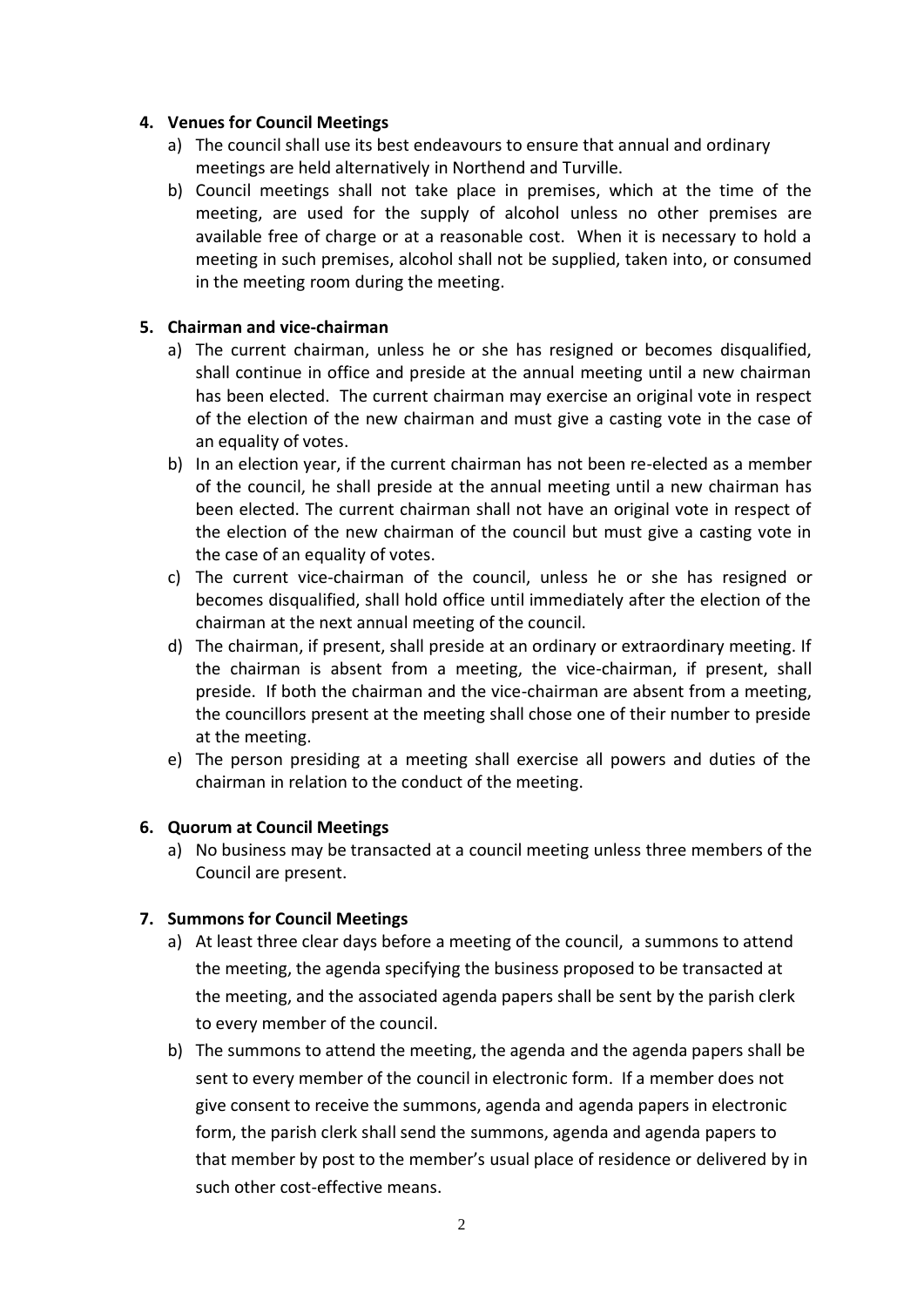- c) The summons to attend the meeting shall be authenticated by the parish clerk in such manner as the parish clerk thinks fit.
- d) At least three clear days before a meeting of the council, a notice of the time and place of the meeting and the agenda and associated agenda papers for the meeting shall be placed on the parish council's website. A message about the notice of the meeting and the availability of the agenda and agenda papers should be sent at the same time to subscribers to turville.net.
- e) At the beginning of each year, a notice of the time and, place of the proposed dates and venues of annual and ordinary meetings of the council shall be placed on the parish notice boards in Northend, Southend, Turville and Turville Heath. The notice shall indicate how and when the agenda and agenda papers for each meeting may be obtained.

## **8. Agenda of Council Meetings**

- a) The agenda of annual, ordinary and extraordinary meetings of the council shall specify the issues to be discussed at the meeting. Each agenda item should make it clear what councillors are expected to do and be precise about the subject under discussion and the decisions that need to be taken. Vague agenda items that don't specify exact business (such as matters arising, correspondence, reports and any other business) should be avoided, because the council cannot make unexpected decisions.
- b) The parish clerk should put together the agenda taking into account the views of all councillors and the issues which are likely to require decisions at the meeting. The agenda should be approved by the chairman prior to its distribution.
- c) The agenda should be supported by agenda papers which provide councillors with the information they need to consider, and make decisions on, the agenda items. The agenda papers may be distributed with the agenda or separately in advance of the distribution of the agenda.
- d) Topics requiring a decision cannot be added to the agenda after the three clear days deadline in 7a) above has passed, in particular they cannot be added at the meeting itself. It is unlawful for the council to make a decision, especially a decision to spend money, without sufficient (three clear days) warning. However, the council may decide to approve single payments not exceeding £100 which were not included on the agenda but which are consistent with the council's budget.

#### **9. Code of Conduct**

- a) All councillors shall observe the code of conduct adopted by the council.
- b) A councillor who is present at a meeting shall make an oral declaration of the existence and nature of any disclosable pecuniary interest as set out in clause 3 of the council's code of conduct when an item of business which affects or relates to the subject matter of that interest is under consideration at that meeting. The oral declaration shall be made at or before the consideration of the item of business or as soon as the interest becomes apparent. A councillor who has disclosed such a disclosable pecuniary interest shall not participate in any discussion on the item of business nor vote on that item.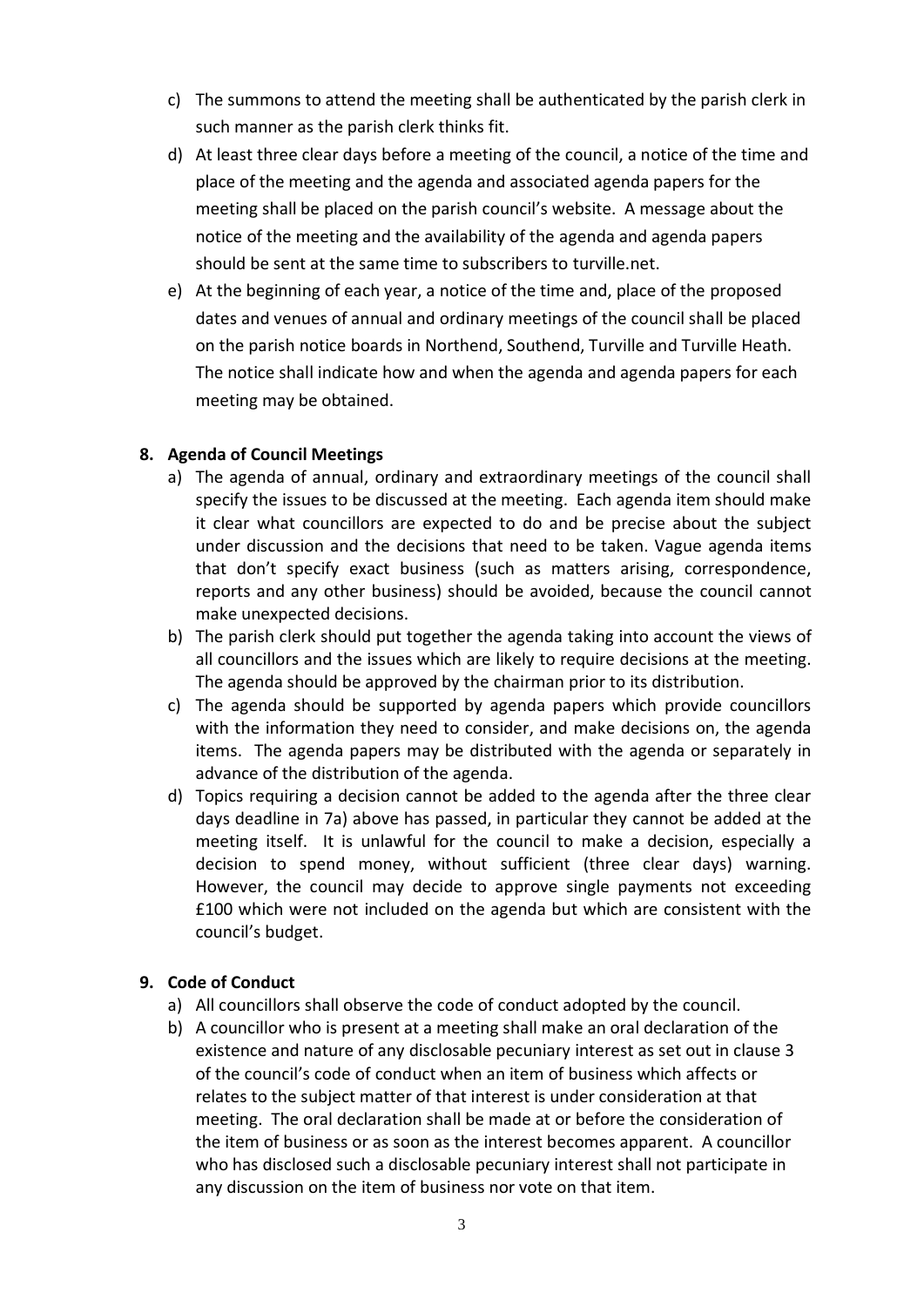- c) A councillor may request a dispensation from the requirement not to participate in any discussion on an item of business nor vote on that item when that item of business which affects or relates to the subject matter of a disclosable pecuniary interest of the councillor. The dispensation request shall be made in writing and submitted to the parish clerk at or prior to the meeting.
- d) A dispensation may be granted by the council if having regard to all relevant circumstances:
	- i. without the dispensation the number of persons prohibited from participating in the particular business would be so great a proportion of the meeting transacting the business as to impede the transaction of the business or
	- ii. granting the dispensation is in the interests of persons living in the council's area or
	- iii. It is otherwise appropriate to grant a dispensation
- e) A councillor who is present at a meeting shall make an oral declaration of the existence and nature of other interests as set out in clause 4 of the council's code of conduct when an item of business which affects or relates to the subject matter of that interest is under consideration at that meeting. The oral declaration shall be made at or before the consideration of the item of business or as soon as the interest becomes apparent. A councillor who discloses such an interest shall indicate orally whether he or she intends to participate in any discussion on the item of business and vote on that item and shall act in accordance with that intention.
- f) Upon notification by Wycombe district council that a councillor has breached the council's code of conduct, the council shall consider what, if any, action to take against that councillor. Such action excludes disqualification or suspension from office.
- g) If it comes to the knowledge of the parish clerk that a contract in which the parish clerk has any pecuniary interest, whether direct or indirect (not being a contract to which the parish clerk is a party), has been, or is proposed to be, entered into by the council, the parish clerk shall as soon as practicable give notice in writing to the council of the fact that he or she is interested therein. The parish clerk shall make an oral declaration of the existence and nature of such a pecuniary interest at any meeting when an item of business which affects or relates to the subject matter of that interest is under consideration at that meeting.
- h) For the purposes of g), the parish clerk shall be treated as having a pecuniary interest in a contract or proposed contract if he or she would have been so treated by virtue of the council's code of conduct if he or she had been a councillor.

## **10. Debates at Council Meetings**

a) At the discretion of the chairman, the rules of debate in appendix 1 shall be applied to decisions on any question.

## **11. Voting at Council Meetings**

a) Subject to standing order 11(b) below, all questions at a meeting shall be decided by a majority of the councillors present and voting thereon.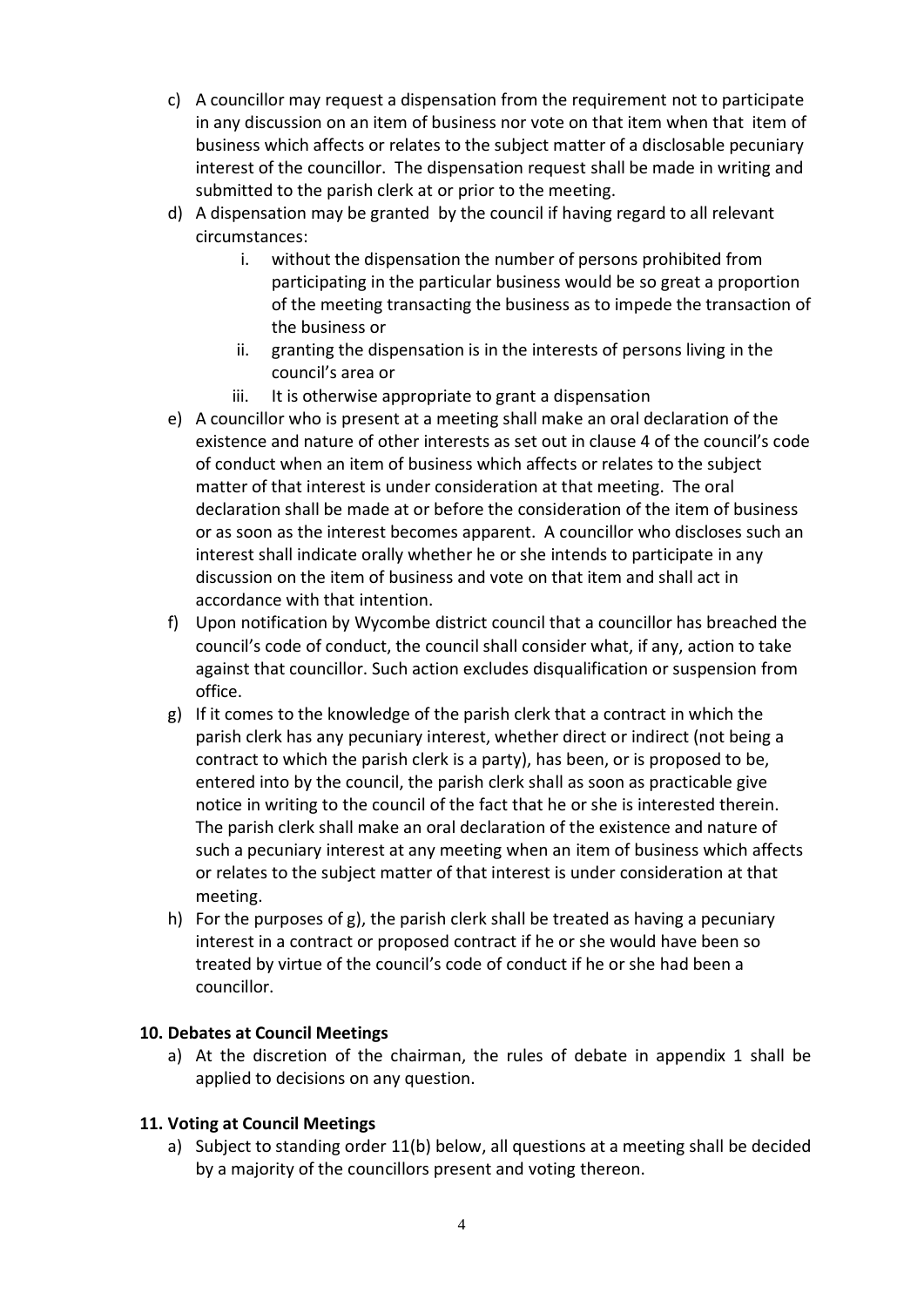- b) The chairman may give an original vote on any matter put to the vote, and in the case of an equality of votes may exercise the casting vote whether or not an original vote was given.
- c) Members shall vote by a show of hands or by a ballot, by resolution of the council.
- d) At the request of a councillor, the voting on any question shall be recorded so as to show whether each councillor present and voting gave his or her vote for or against the question. Such a request must be made before moving to the next item of business.

## **12. Rescission of Previous Resolutions**

a) The council shall not reverse a resolution (whether affirmative or negative) of the council within 6 months except either by a special motion, the written notice whereof bears the names of at least 3 members of the council, or by a motion moved in pursuance of the report or recommendation of a committee.

## **13. Attendance of Public and the Press at Council Meetings**

- a) Meetings shall be open to the public and the press unless their presence is prejudicial to the public interest by reason of the confidential nature of the business to be transacted or for other special reasons. The exclusion of the public and the press from any agenda item of a meeting shall be approved by a resolution of the council which shall give reasons for the public's exclusion for that agenda item.
- b) Unless the public has been excluded from the meeting in accordance with a) above:
	- i. members of the public may be permitted by the chairman to make representations, answer questions and give evidence in respect of any item of council business either during a period designated for public participation or at such other times as the chairman may permit;
	- ii. the period of time for public representations and participation shall not exceed 15 minutes unless the chairman permits a longer period;
	- iii. the length of time permitted for public representations and participation by each member of the public is may be limited at the chairman's discretion.
	- iv. the council is not obliged to answer or debate a question asked by a member of the public during a public participation session;
- c) The council shall provide the press reasonable facilities for the taking of their report of all or part of a meeting at which they are entitled to be present but such facilities shall not include the provision of wi-fi or a telephone line.
- d) A person present at a meeting of the council shall not make an oral report or oral commentary on the meeting as it takes place.
- e) Any person present at a meeting may:
	- i. film, photograph or make audio recordings of the meeting from a fixed location in the public area;
	- ii. subject to d) above, use any other means of enabling persons not present to see or hear proceedings at a meeting as it takes place or later;
	- iii. report or comment on the proceedings in writing during or after the meeting or orally report or comment after a meeting.
- f) Those wishing to film, photograph or make audio recordings of a meeting should contact the council before the meeting in order to agree the necessary arrangements and any conditions that would apply. A request to film, photograph or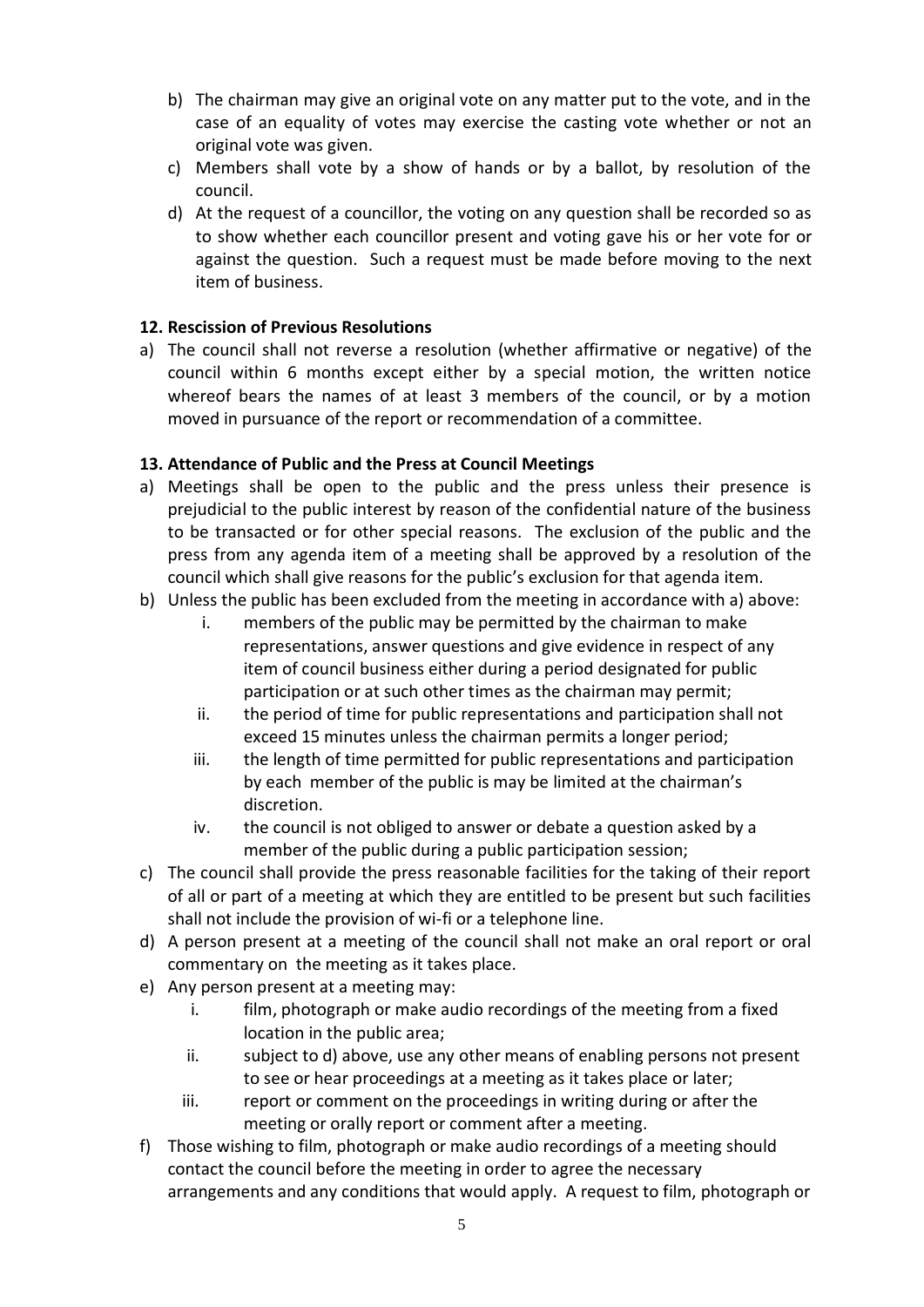record a meeting, or to continue with such actions, shall be refused or withdrawn only if the chairman believes such actions would disrupt or are disrupting, the meeting

## **14. Disorderly Conduct**

a) If, in the opinion of the chairman, any person has obstructed the transaction of business at a meeting or behaved offensively or improperly, the chairman shall express that opinion and thereafter any councillor (including the chairman) may move that the person be silenced or excluded from the meeting, and the motion, if seconded, shall be put immediately and without discussion.

## **15. Minutes of meetings**

- a) The minutes of annual, ordinary and extraordinary meetings of the council shall be drawn up and recorded on loose leaves consecutively numbered.
- b) The minutes shall record of the following:
	- i. the names of the councillors present and absent;
	- ii. apologies for absences from councillors and the reasons for those absences;
	- iii. interests that have been declared by councillors and the parish clerk;
	- iv. whether a councillor left the meeting when matters that they held disclosable pecuniary interests in were being considered;
	- v. whether a councillor left the meeting when matters that they held other interests in were being considered;
	- vi. the questions raised by members of the public during any public participation session together with the council's responses, if any, to those questions.
- c) The minutes shall record the decisions or resolutions that have been made by the council.
- d) The minutes shall record the votes on all decisions or resolutions, including proposed amendments to resolutions. When required by 11d), the minutes shall record the votes of each councillor voting on a resolution.
- e) The minutes shall include sufficient background information necessary to enable the decisions and resolutions to be understood. Such information may include references to agenda papers and other documents that are publicly available.
- f) Not later than one month after the meeting, the draft minutes, after review by the chairman, shall be sent to councillors and shall be published on the council's website.
- g) The accuracy of the draft minutes of a meeting, including any amendment(s) made to them, shall be confirmed by resolution at the next ordinary meeting of the council and shall be signed by the chairman of that meeting and stand as an accurate record of the meeting to which the minutes relate.

# **16. Execution and Sealing of Legal Deeds**

a) Any two members of the council, may sign, on behalf of the council, a legal deed approved by the council. The parish clerk shall witness their signatures.

# **17. Committees**

a) The council may appoint committees as may be necessary, and: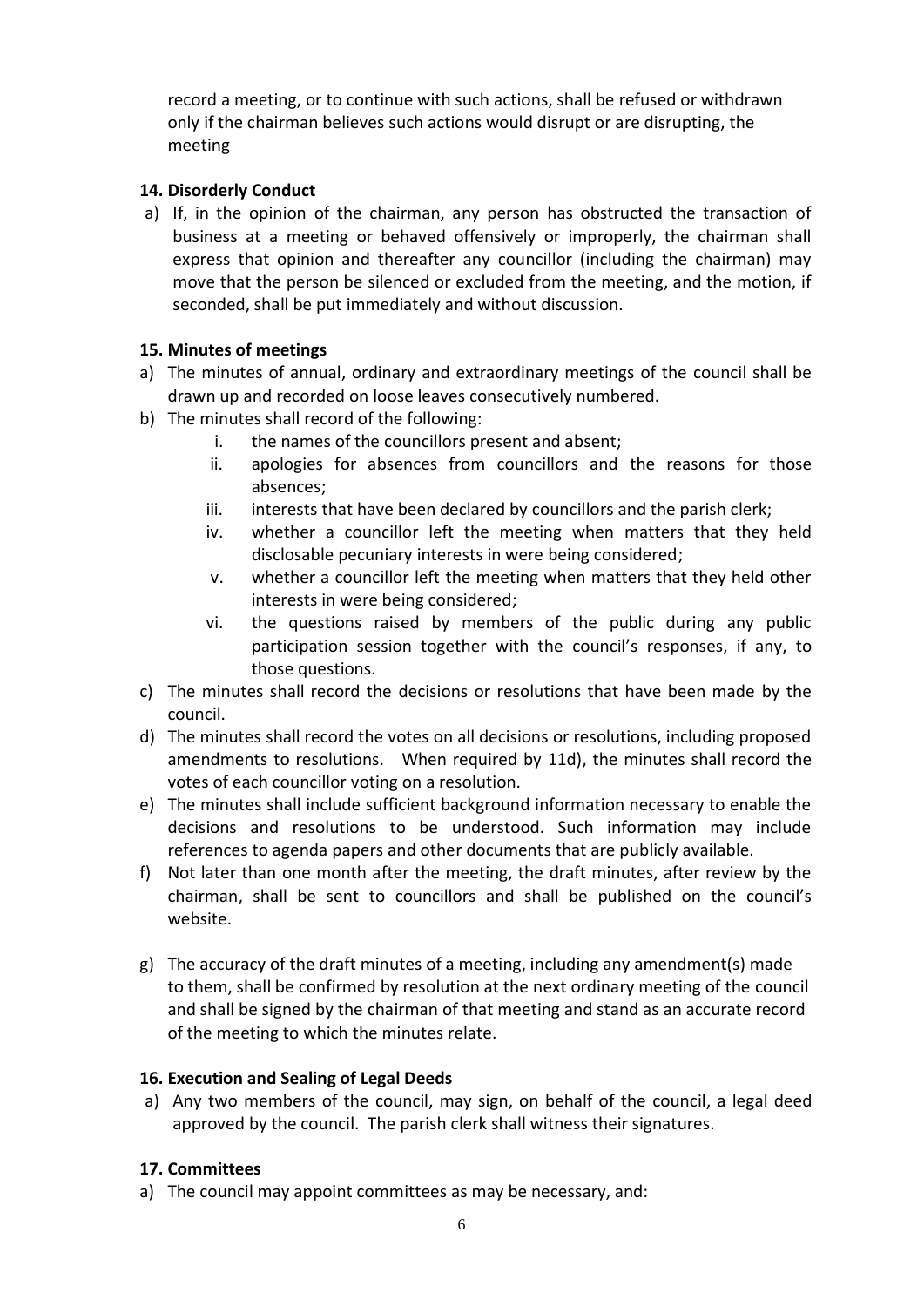- i. shall determine their terms of reference;
- ii. may permit committees to determine the dates of their meetings;
- iii. shall appoint the councillor or non-councillor members of such a committee (unless the appointment of non-councillors is prohibited by law) and the term of office of those members; and
- iv. may dissolve a committee at any time.

# **18. Advisory Groups**

a) The council may appoint an group to act in an advisory capacity to the council for a particular item. The members of an advisory group may include councillors and noncouncillors and may consist solely of non-councillors.

## **19. Parish Clerk**

- a) The council may employ a parish clerk under the provisions of the section 112 (1) and (2) of the Local Government Act 1972 to assist the council in the proper discharge of its functions.
- b) The particulars of the clerk's terms and conditions of employment with the council, including the clerk's job description, shall be approved by the council and shall be set out in writing and signed by the chairman on behalf of the council and the person appointed as the parish clerk.
- c) The council should keep the parish clerk's job description under review and may, from time to time, amend the job description or request the parish clerk to undertake additional or other duties as necessary to assist the council in the proper discharge of its duties.
- d) The parish clerk is the council's responsible financial officer as defined in section 151 of the Local Government Act 1972 for such purposes as the council may from time to time decide and including, but not limited to, the following purposes:
	- i. the receipt of declarations of acceptance of office by councillors and the chairman;
	- ii. the receipt and recording of notices disclosing interests at meetings;
	- iii. the receipt of bylaws made by another local authority;
	- iv. the authentication of the summons to attend meetings of the council;
	- v. the calling of a meeting of the council for the election of a new chairman because of a casual vacancy in that office.

# **20. Accounts, Financial Statements, Financial Controls and Procurement**

- a) Expenditure shall be incurred by the council only in accordance with the council's financial regulations.
- b) Payments shall be made only if authorised by the council at an ordinary or extraordinary meeting.
- c) The council shall consider and approve financial regulations drawn up by the responsible financial officer and dealing with:
	- i. the keeping of accounting records and systems of internal controls;
	- ii. the payment of expenses and the receipt of income;
	- iii. the preparation of the council's financial statements and annual return;
	- iv. the supply of financial information, including payments, receipts, budgets and forecasts, at ordinary and extraordinary meetings of the council;
	- v. the preparation of the council's budget
	- vi. the agreement of the council's precept;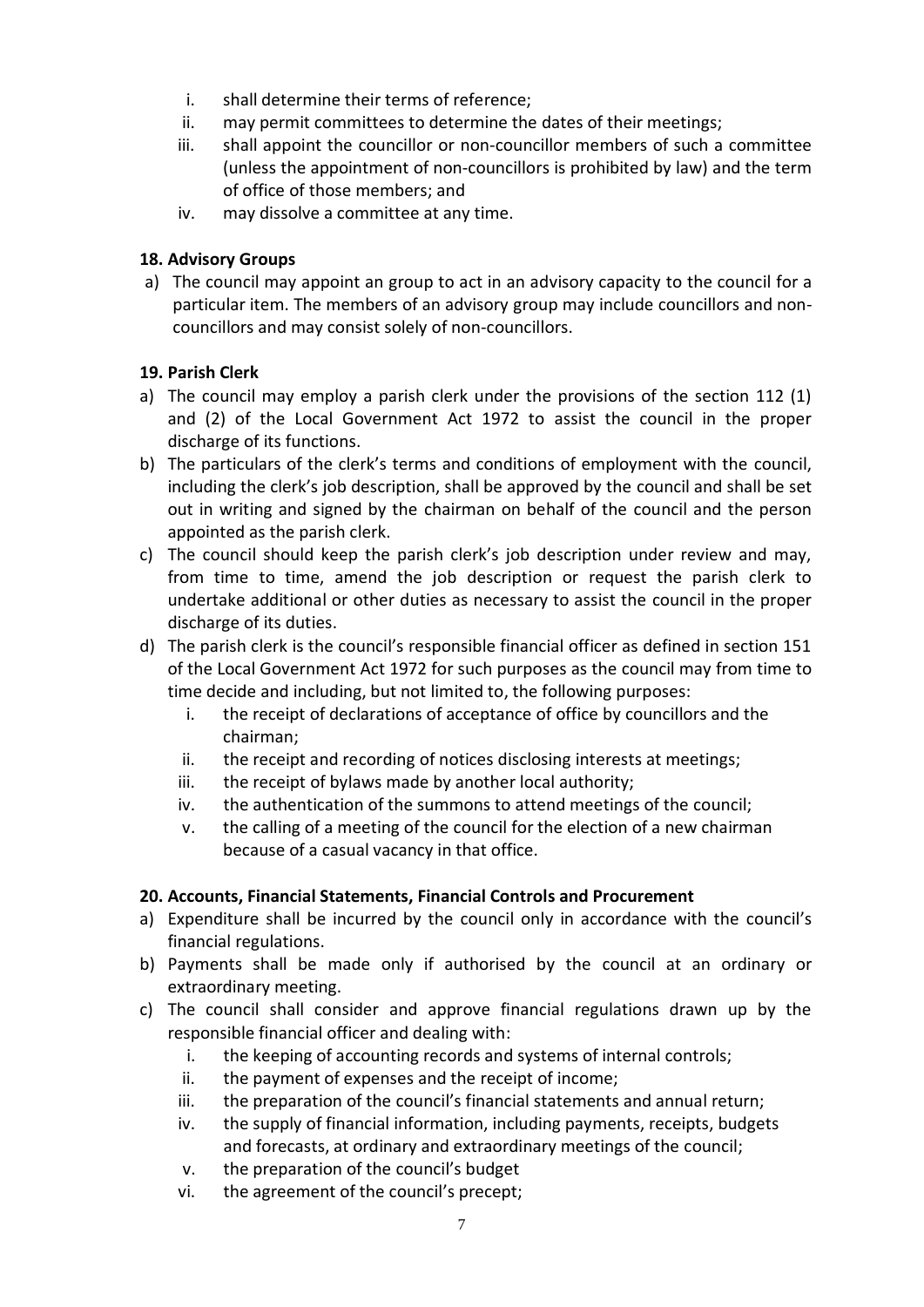- vii. the assessment and management of financial risks faced by the council;
- viii. the work of the independent internal auditor and the receipt of regular reports from the internal auditor;
- ix. the inspection by councillors and local electors of the council's accounts; and
- x. the procedures for the procurement of goods and services including the use of different procedures for goods and services with different values.

#### **21. Confidential or Sensitive Information**

- a) The agenda, agenda papers and the minutes of a meeting shall not disclose or otherwise undermine confidential or sensitive information which for special reasons would not be in the public interest.
- b) Councillors and the parish clerk shall not disclose confidential or sensitive information which for special reasons would not be in the public interest.

#### **22. Freedom of Information Act 2000**

a) All requests for information held by the Council shall be processed in accordance with the Council's policy in respect of handling requests under the Freedom of Information Act 2000.

### **23. Variation, Revocation and Suspension of Standing Orders**

- a) Any or every part of the standing orders, except those which are mandatory by law, may be suspended by resolution of the council in relation to any specific item of business.
- b) A proposal to add to or to vary or to revoke one or more of the council's standing orders, except one that incorporates mandatory statutory requirements shall be considered by the council at an ordinary meeting.

#### **24. Interpretation of Standing Orders**

a) The chairman's decision as to the application of standing orders at meetings shall be final.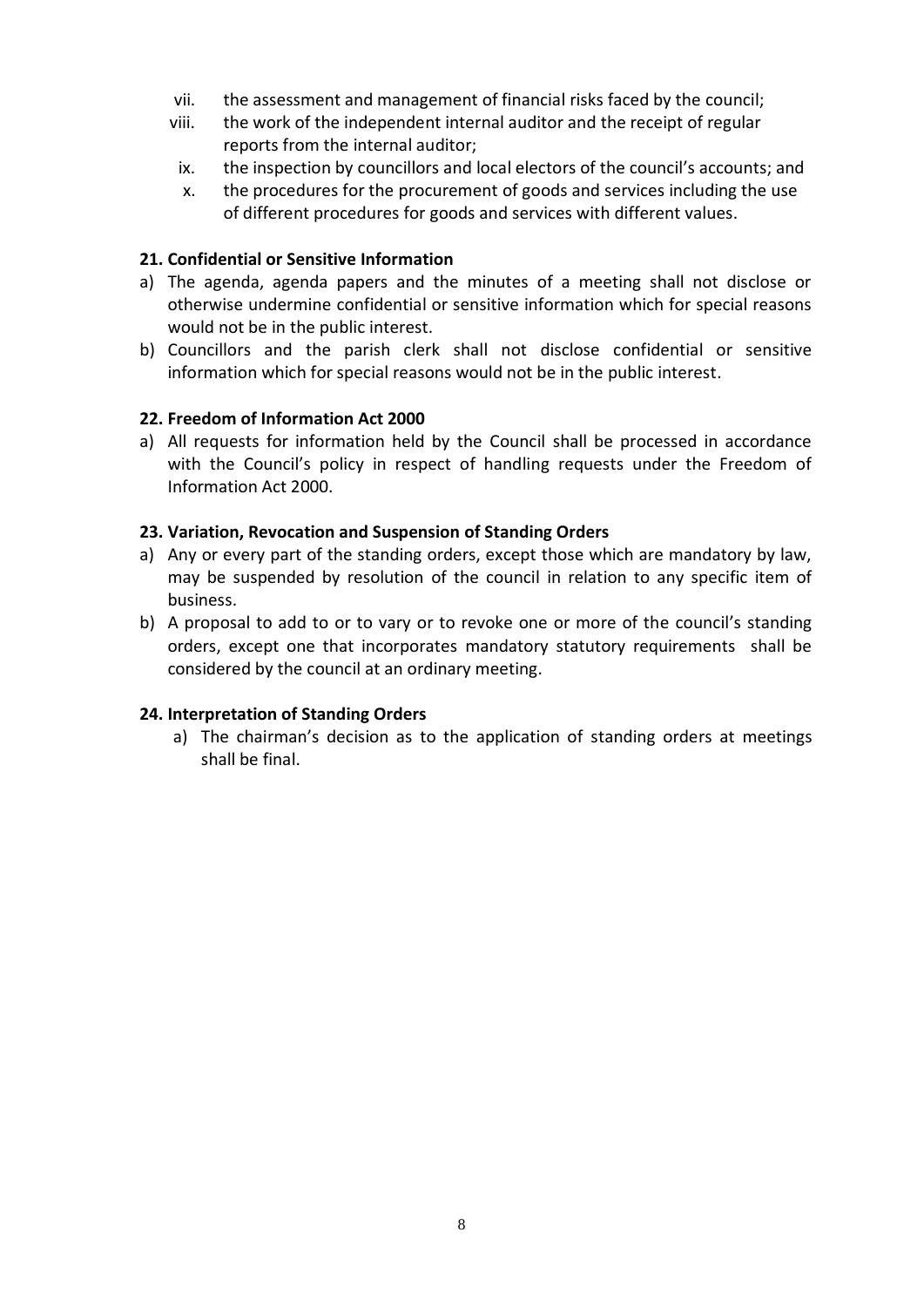### **Appendix 1: Rules of Debate**

- a) Motions included in an agenda shall be considered in the order that they appear on the agenda unless the order is changed at the chairman's direction for reasons of expedience.
- b) A motion shall not be considered unless it has been proposed and seconded.
- c) A motion to amend an original or substantive motion shall not be considered unless proper notice has been given after the original or substantive motion has been seconded and notice of such amendment, shall, if required by the chairman, be reduced to writing and handed to the chairman who shall determine the order in which they are considered.
- d) A councillor may move amendments to his or her own motion. If a motion has already been seconded, an amendment to it shall be with the consent of the seconder.
- e) Any amendment to a motion shall be either:
	- i) to leave out words;
	- ii) to add words;
	- iii) to leave out words and add other words.
- f) A proposed or carried amendment to a motion shall not have the effect of rescinding the original or substantive motion under consideration.
- g) Only one amendment shall be moved and debated at a time, the order of which shall be directed by the chairman. No further amendment to a motion shall be moved until the previous amendment has been disposed of.
- h) Subject to (g) above, one or more amendments may be discussed together if the chairman considers this expedient but shall be voted upon separately.
- i) Pursuant to (g) above, the number of amendments to an original or substantive motion, which may be moved by a councillor, is limited to one.
- j) If an amendment is not carried, other amendments shall be moved in the order directed by the chairman.
- k) If an amendment is carried, the original motion, as amended, shall take the place of the original motion and shall become the substantive motion upon which any further amendment may be moved.
- l) The mover of a motion or the mover of an amendment shall have a right of reply.
- m) Where a series of amendments to an original motion are carried, the mover of the original motion shall have a right of reply in respect of the substantive motion at the very end of debate and immediately before it is put to the vote.
- n) During the debate of a motion, a councillor may interrupt only on a point of order or a personal explanation and the councillor who was interrupted shall stop speaking. A councillor raising a point of order shall identify the standing order which he considers has been breached or specify the irregularity in the meeting he is concerned by.
- o) A point of order shall be decided by the chairman and his decision shall be final.
- p) With the consent of the seconder and/or of the meeting, a motion or amendment may be withdrawn by the proposer. A councillor shall not speak upon the said motion or amendment unless permission for the withdrawal of the motion or amendment has been refused.
- q) When a councillor's motion is under debate no other motion shall be moved except:
	- i) to amend the motion;
	- ii) to proceed to the next business;